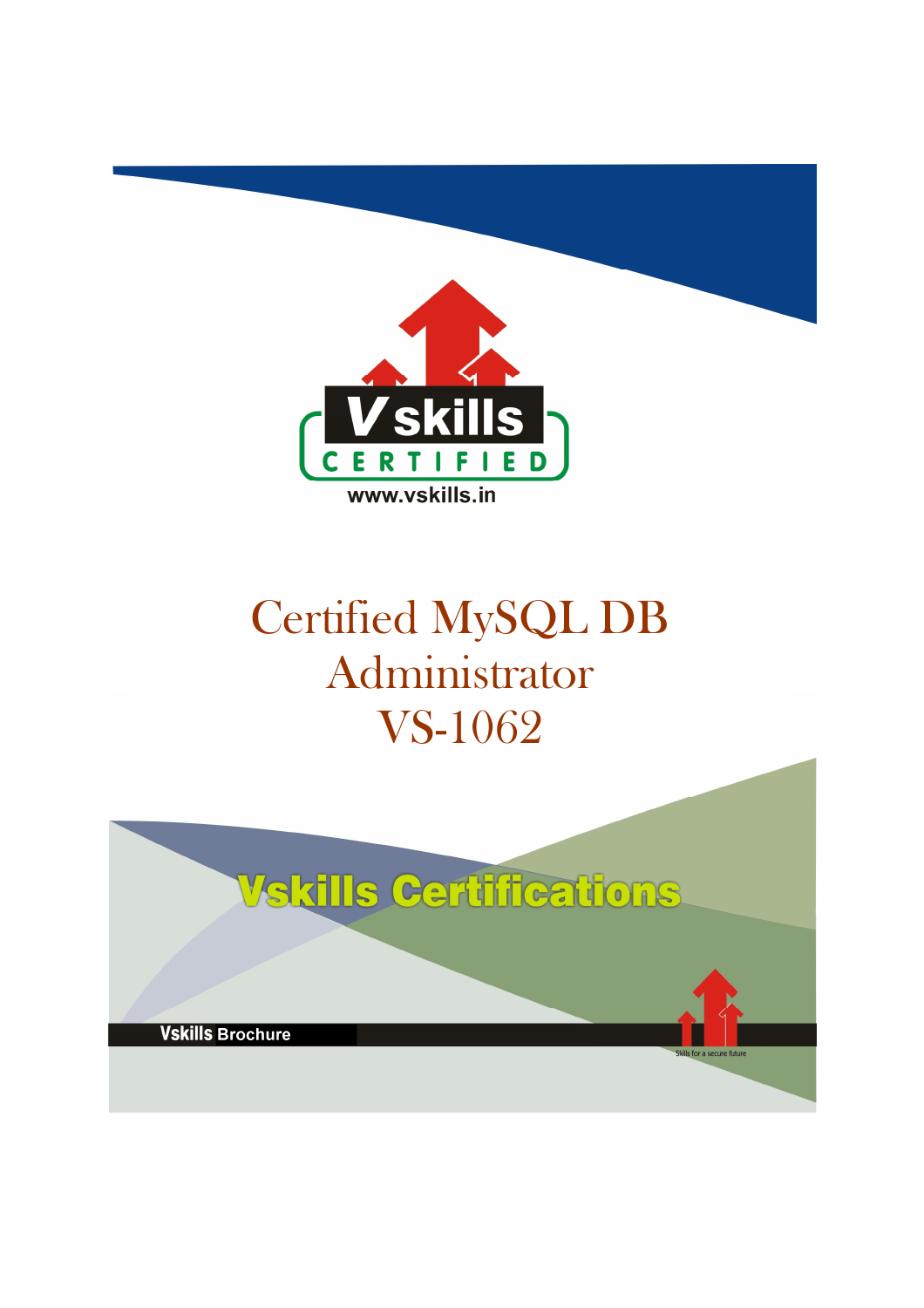# Certified MySQL DB Administrator

## Certification Code VS-1062

Vskills MySQL DB Administrator certification for MySQL database assesses the candidate for a company's database management needs. The certification tests the candidates on various areas of MySQL database which includes administration, configuration, security and management.

### Why should one take this certification?

This Course is intended for professionals and graduates wanting to excel in their chosen areas. It is also well suited for those who are already working and would like to take certification for further career progression.

Earning Vskills MySQL DB Administrator Certification can help candidate differentiate in today's competitive job market, broaden their employment opportunities by displaying their advanced skills, and result in higher earning potential.

For employers, the certification provides skill verification tools that help assess a person's skills in MySQL database.

### Who will benefit from taking this certification?

Job seekers looking to find employment in IT department of various companies, students generally wanting to improve their skill set and make their CV stronger and existing employees looking for a better role can prove their employers the value of their skills through this certification.

### Test Details

- $\bullet$  Duration:  $60$  minutes
- $\mathbf{N}$ o. of questions:  $50$
- Maximum marks: 50, Passing marks:  $25$  (50%). There is no negative marking in this module.

### **Fee Structure**

Rs. 3,499/- (Excludes taxes)\*

\*Fees may change without prior notice, please refer http://www.vskills.in for updated fees

### Companies that hire Vskills Certified MySQL DB Administrator

MySQL DB administrators are in great demand and companies in India looking for MySQL database management are hiring them.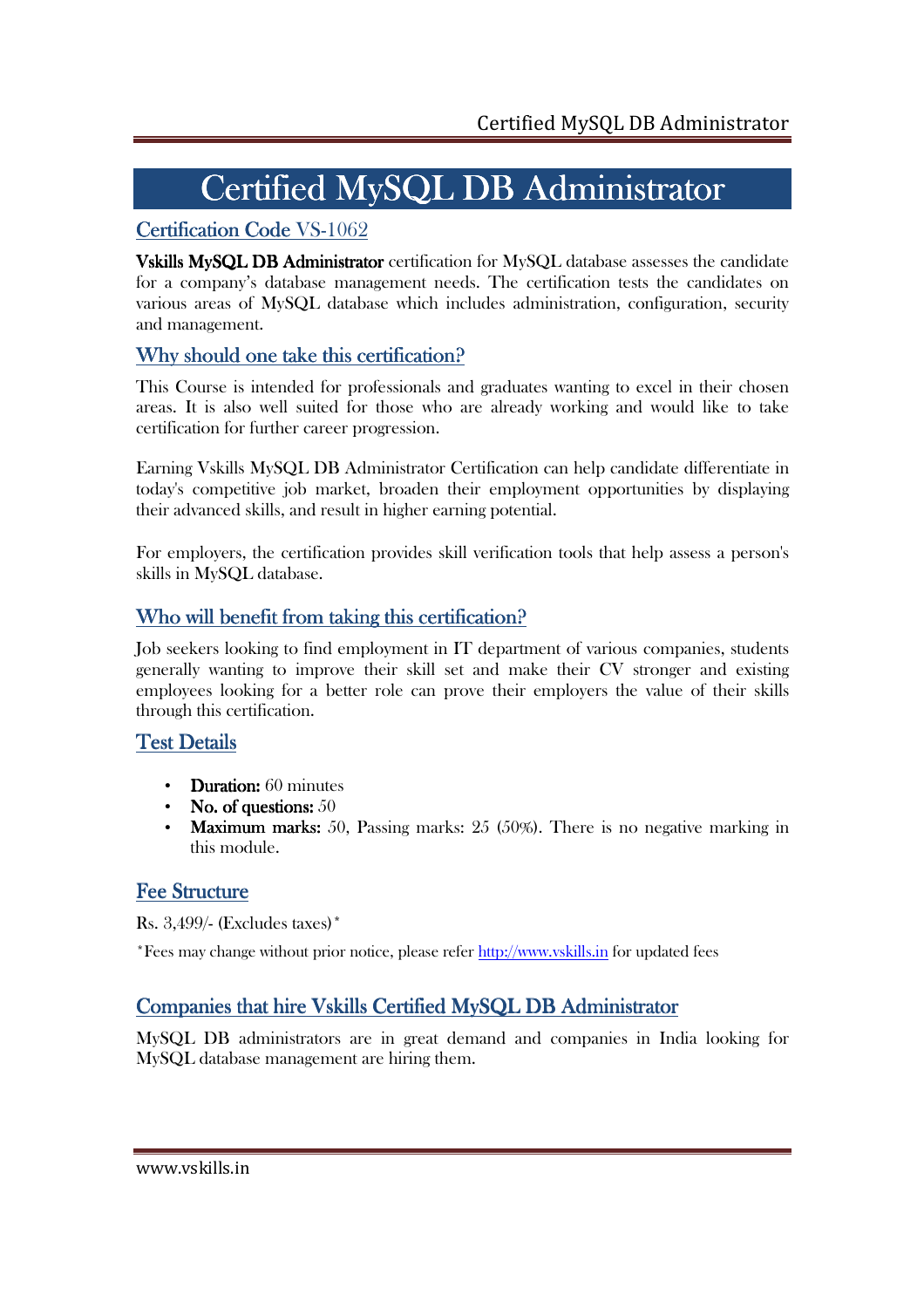## **Table of Contents**

### 1. MySQL Basics

- 1.1 Introduction
- 1.2 Client/Server Basics
- 1.3 Database, DBMS and RDBMS
- 1.4 Communication Protocols
- 1.5 MySQL Architecture
- 1.6 Storage Engine Tiers
- 1.7 The SQL Parser
- 1.8 Installation

### 2. Data Definition

- 2.1 Databases and tables
- 2.2 Relational Theory
- 2.3 Data types
- 2.4 Constraints, Indexes and Views
- 2.5 Character Data Type

#### 3. Data Manipulation

- 3.1 Search, add, remove and update data
- 3.2 Expressions
- 3.3 Operators
- 3.4 Functions
- 3.5 Joins
- 3.6 Stored Procedures
- 3.7 Trigger
- 3.8 Views
- 3.9 Transactions
- 3.10 MySQL Subqueries

### 4. MySQL Service

- 4.1 MySQL Distributions
- 4.2 Start and stop MySQL server and runtime configuration
- 4.3 Log and status files
- 4.4 Security-related configuration
- 4.5 INFORMATION\_SCHEMA

#### 5. Client Programs

- 5.1 mysql
- 5.2 mysqladmin
- 5.3 mysqlcheck
- 5.4 mysqldump

www.vskills.in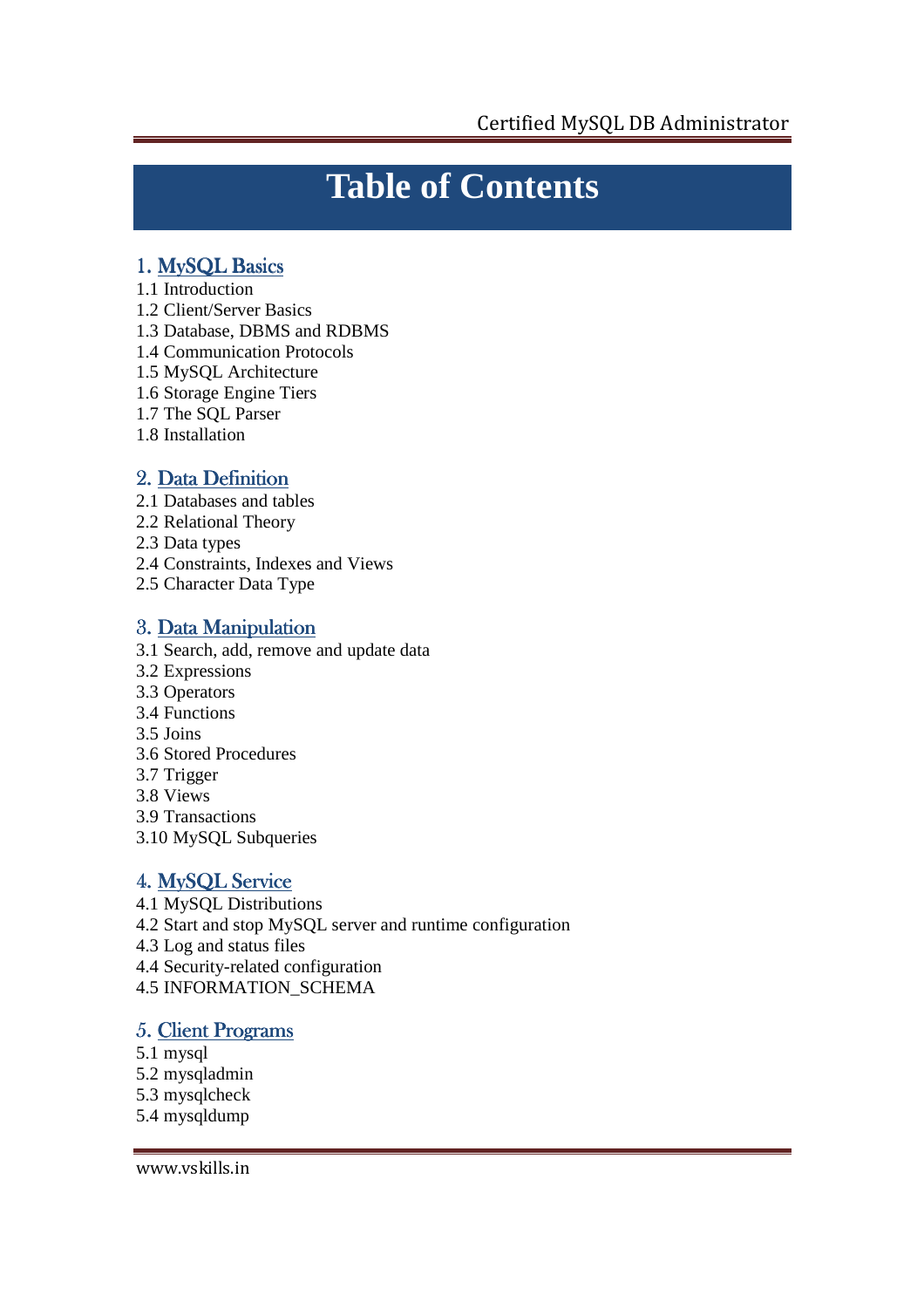5.5 mysqlimport

5.6 mysqlshow

### 6. Locking

6.1 Locking Overview 6.2 MySQL Locking 6.3 Explicit table 6.4 Advisory Locking

### 7. Storage Engines

7.1 MySQL Storage Engines 7.2 MyISAM 7.3 InnoDB Engine 7.4 MEMORY Engine 7.5 FEDERATED Engine

### 8. Integrity and Repair

- 8.1 Integrity Basics 8.2 Table Maintenance 8.3 Client Programs
- 8.4 Auto-Repair

## 9. Backup and Recovery

9.1 Backup Types 9.2 Binary and Textual backups 9.3 Log and status files 9.4 Replication, Data Recovery and mysql cluster

### 10. Security

10.1 User account management 10.2 User Privilege 10.3 Access Control System 10.4 Securing MySQL 10.5 Stored Procedures 10.6 Triggers

### 11. Optimization

11.1 Query Optimization 11.2 Caching 11.3 Schema Optimization 11.4 Server Optimization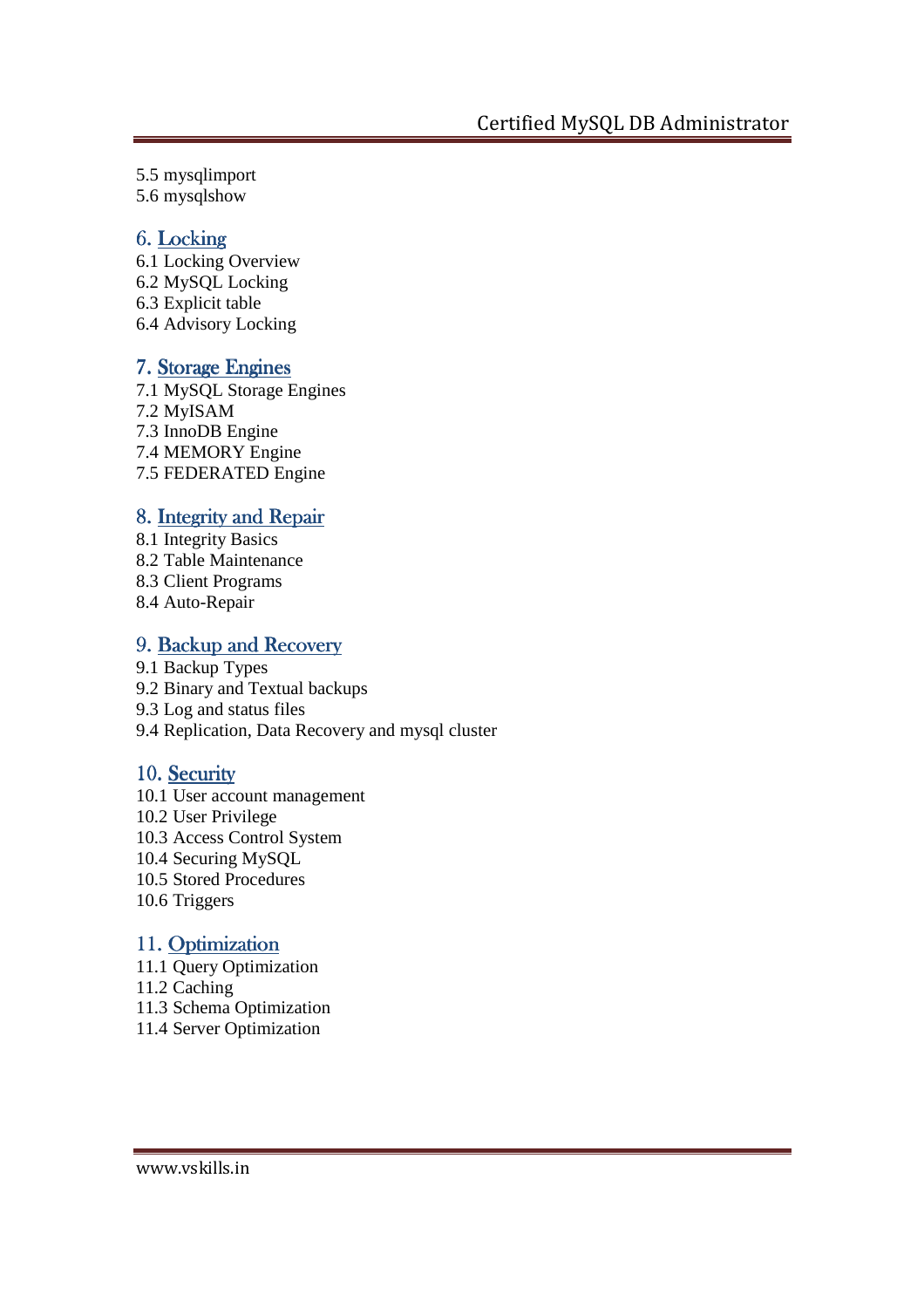#### 12. Error Handling

- 12.1 The MySQL Diagnostics Area
- 12.2 Error Log and Slow Query Log
- 12.3 Hardware, Disk and Network issues

### 13. Scaling

- 13.1 Scaling Basics
- 13.2 Database Scalability
- 13.3 Multiple Servers
- 13.4 Replication
- 13.5 MySQL Cluster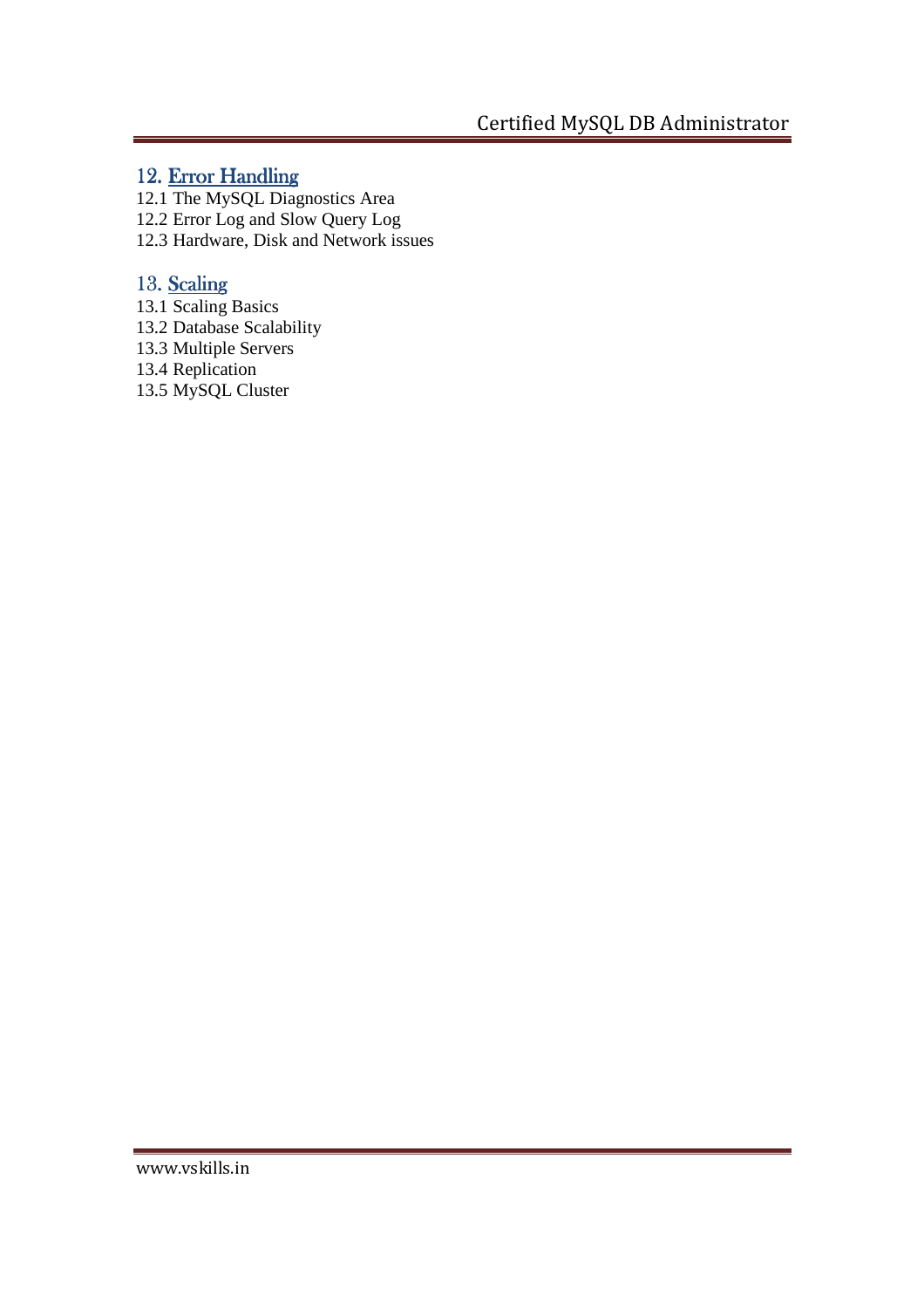## **Sample Questions**

#### 1. SQL expands to \_\_\_\_\_\_\_\_\_\_\_\_\_. \_\_\_\_\_\_\_\_\_\_\_\_\_.

- A. Simplified Query Language
- B. Structured Query Language
- C. Specific Query Language
- D. None of the above

#### 2. Named pipe in MySQL is \_\_\_\_\_\_\_\_\_\_\_\_\_\_. Named pipe in MySQL is \_\_\_\_\_\_\_\_\_\_\_\_\_\_.

- A. Access control policy B. Communication protocol C. Export format
- D. None of the above

#### 3. ODBC means \_\_\_\_\_\_\_\_\_\_\_\_\_\_\_. ODBC means \_\_\_\_\_\_\_\_\_\_\_\_\_\_\_.

- A. Open Discrete Connectivity
- B. Open Database Connection
- C. Open Database Connectivity
- D. None of the above

#### 4. The optional parameter for debugging MySQL server is \_\_\_\_\_\_\_\_\_\_\_\_\_.

- A. -debug
- B. -debugging
- C. -debugger
- D. None of the above

#### 5. The error messages are written to a file in  $\frac{1}{\sqrt{2}}$  directory.

- A. Data
- B. Error
- C. Debug
- D. None of the above

**Answers: 1 (B), 2 (B), 3 (C), 4 (A), 5 (A)**